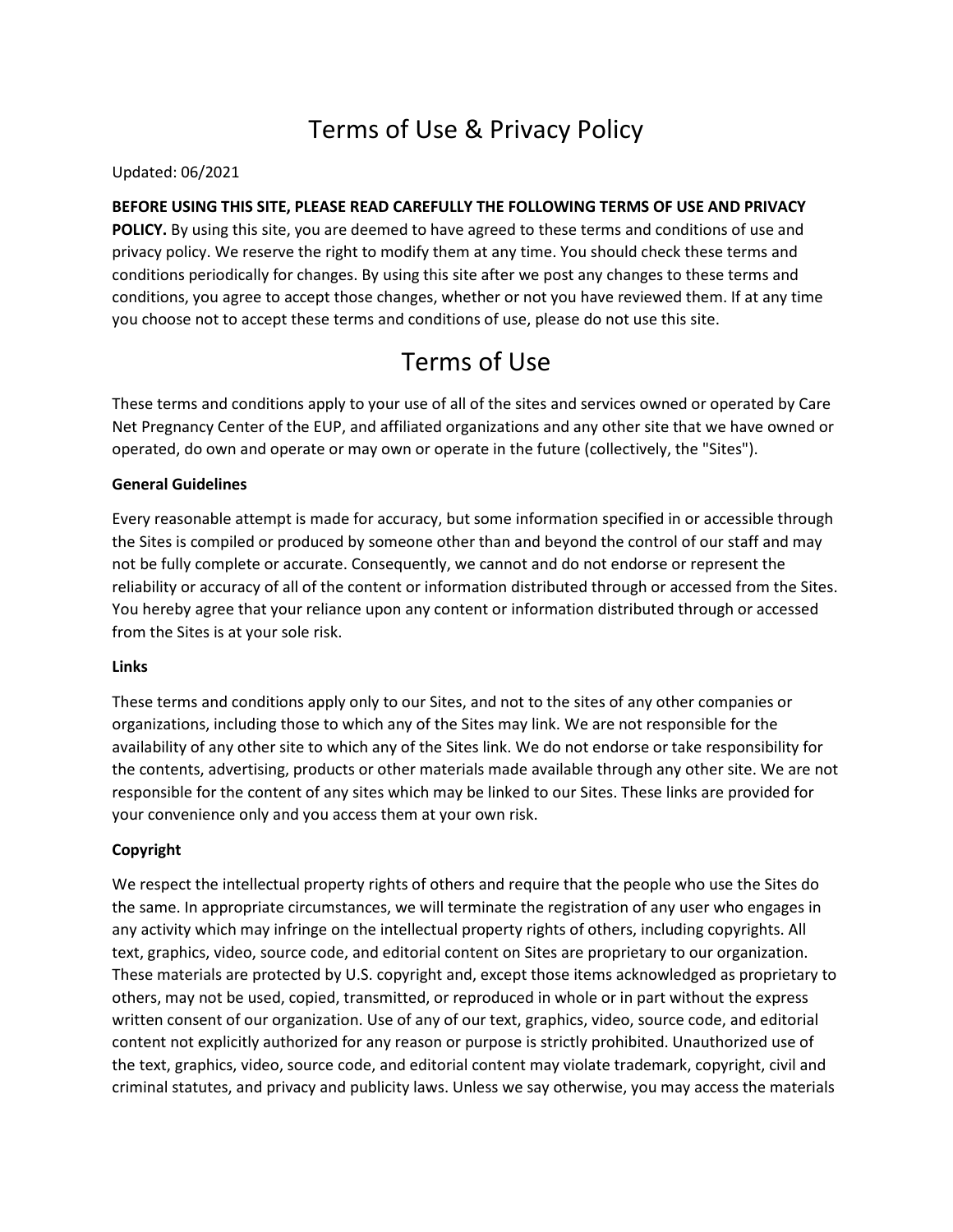located within the Sites only for your personal use. This means you may download one copy of posted materials on a single computer for personal, noncommercial home use only, so long as you neither change nor delete any author attribution, trademark, legend or copyright notice. When you download copyrighted material, you do not obtain any ownership rights in that material. We reserve all rights under United States and international laws.

#### **Disclaimers**

The services, products and materials on this site are provided "as is" and without warranties of any kind, either express or implied. We disclaim all warranties, express or implied, including but not limited to implied warranties of merchantability and fitness for a particular purpose. Neither we nor any of our respective licensors or suppliers warrant that any functions contained in the sites will be uninterrupted or error-free, that defects will be corrected, or that the sites or the server that makes them available are free of viruses or other harmful components. Neither we nor any of our respective licensors or suppliers warrant or make any representations regarding the use or the results of the use of the services, products or materials in this site in terms of their correctness, accuracy, reliability, or otherwise. You (and not we or any of our respective licensors or suppliers) assume the entire cost of all necessary servicing, repair or correction to your system. Applicable law may not allow the exclusion of implied warranties, so the above exclusion may not apply to you.

## **Limitation of Liability**

Under no circumstances, including but not limited to negligence, will we or any of our licensors or suppliers be liable for any special or consequential damages that result from the use of, or the inability to use, the materials on the sites, or any products or services provided pursuant to the sites, even if advised of the possibility of such damages. Applicable law may not allow the limitation or exclusion of liability or incidental or consequential damages, so the above limitation or exclusion may not apply to you. In no event shall the total liability to you by us or any of our licensors or suppliers for all damages, losses, and causes of action (whether in contract, tort, or otherwise) exceed the amount paid by you to us, if any, for accessing the sites.

#### **Indemnification**

You agree to defend, indemnify, and hold our organization and all our affiliates, employees, directors, officers, agents, material or communication providers, and internet service providers harmless from any and all losses, liabilities, claims, expenses, and damage awards, including, but not limited to attorneys' fees, that arise from any claim, action, or demand, by your use of or in connection with submission, transmission, posting, broadcast, or other communication with or to the Sites.

#### **Warranties**

The reference materials and information contained in the Sites are intended only for your personal information. We make no representations or warranties about the Site's content or the information or other material accessed through the Sites.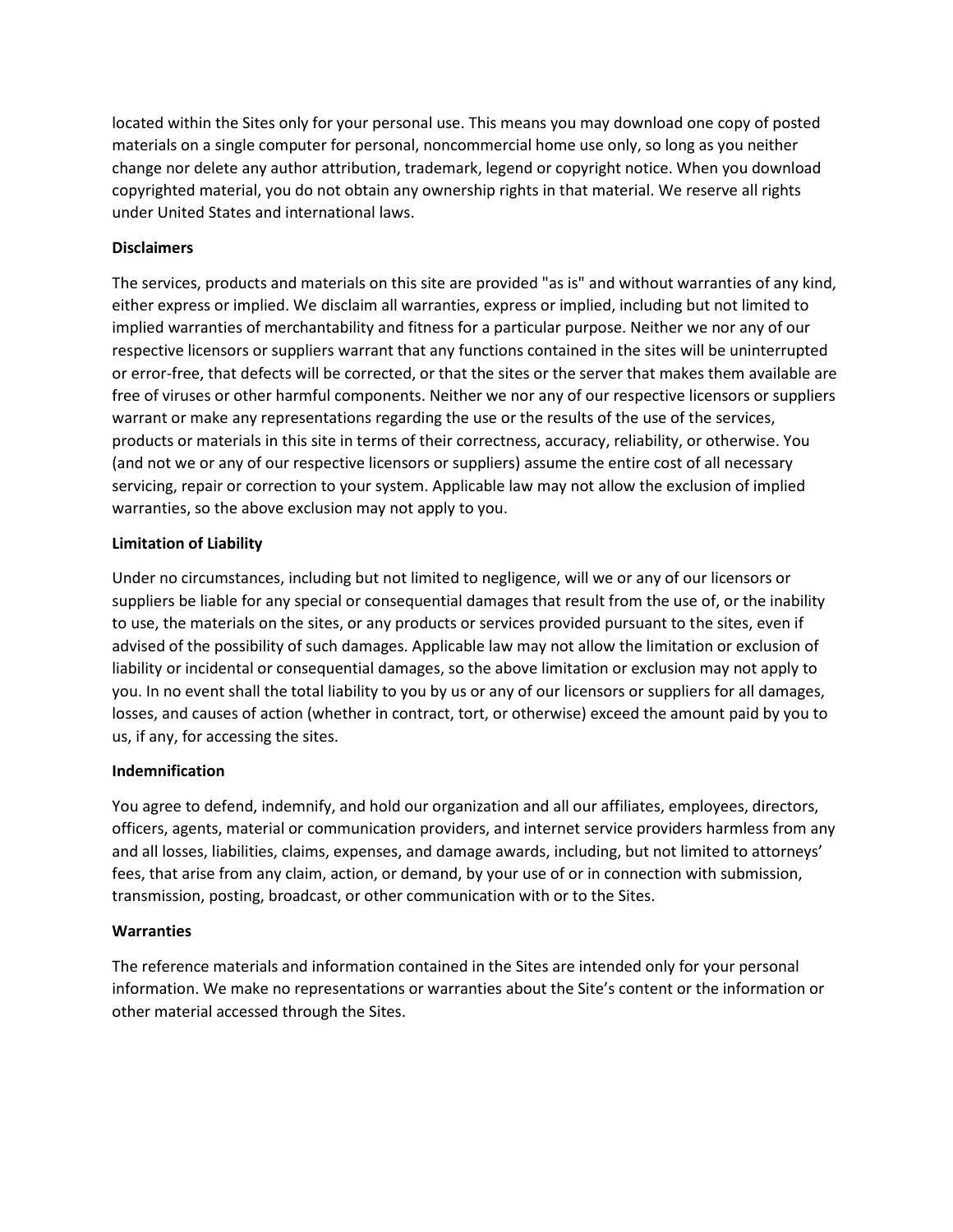# **Information Obtained Through the Sites Does Not Constitute Medical, Legal, or Other Professional Advice**

The information contained in these Sites or transmitted to you electronically in response to a message from you is not intended nor implied to constitute medical advice, diagnosis, or treatment. Always visit or speak to a qualified health service provider in person prior to starting any new treatment or with any questions you may have regarding a medical condition. These Sites do not directly or indirectly practice medicine or dispense medical advice as part of this service. In addition, nothing contained in these Sites is intended to be or constitutes legal advice, and users should always seek the advice of an appropriate attorney or other professional regarding individual questions or concerns of a legal or professional nature. We assume no liability for any diagnosis, treatment, decision made, or action taken in reliance upon information contained in these Sites or any other internet sites linked to it in any way.

## **Parental Permission**

Some of the information available on the Sites concerns the topic of sex and may not be appropriate for children. Further, the Sites are not directed to children under the age of 13 and we will not knowingly collect personally identifiable information from children under 13. We strongly recommend that parents participate in their children's exploration of the internet and any online services and use their browser's parental controls to limit the areas of the internet to which their children have access.

## **Uniform Disclosure Statement**

Our organization is recognized by the IRS as a ministry exempt from taxation under Section501(c)(3) of the Internal Revenue Service Code, and gifts are tax deductible to the extent allowed by law.

# **Digital Millennium Copyright Act Notices**

As required by Section 512(c)(2) of Title 17 of the United States Code, if you believe that any material on the Sites infringes your copyright, you must send a notice of claimed infringement to us at the following address: Name of Agent Designated to Receive Notification of Claimed Infringement:

| Address                                                                                     | Telephone Number                                       |
|---------------------------------------------------------------------------------------------|--------------------------------------------------------|
| E-mail                                                                                      | To be effective, Section $512(c)(3)(A)$ of Title 17 of |
| the United States Code requires that your notification of claimed infringement be a written |                                                        |

communication and that it include certain elements explained therein. Please check the statute for more details.

# Privacy Policy

We are committed to protecting the privacy and security of the users of our Sites. This privacy policy will advise you about how we protect your personal information, and about what choices you have concerning our use of such information. By using our Sites, you consent to the processing of your information as set forth in this Privacy Policy, now and as amended by us. To see the HIPAA Notice of Privacy Practices, please use the *Notice of Privacy Practices* link on this website.

# **Personal Identification Information**

We may request personal identification information from you in connection with your use of, or participation in, scheduling appointments, communications, membership registration, discussion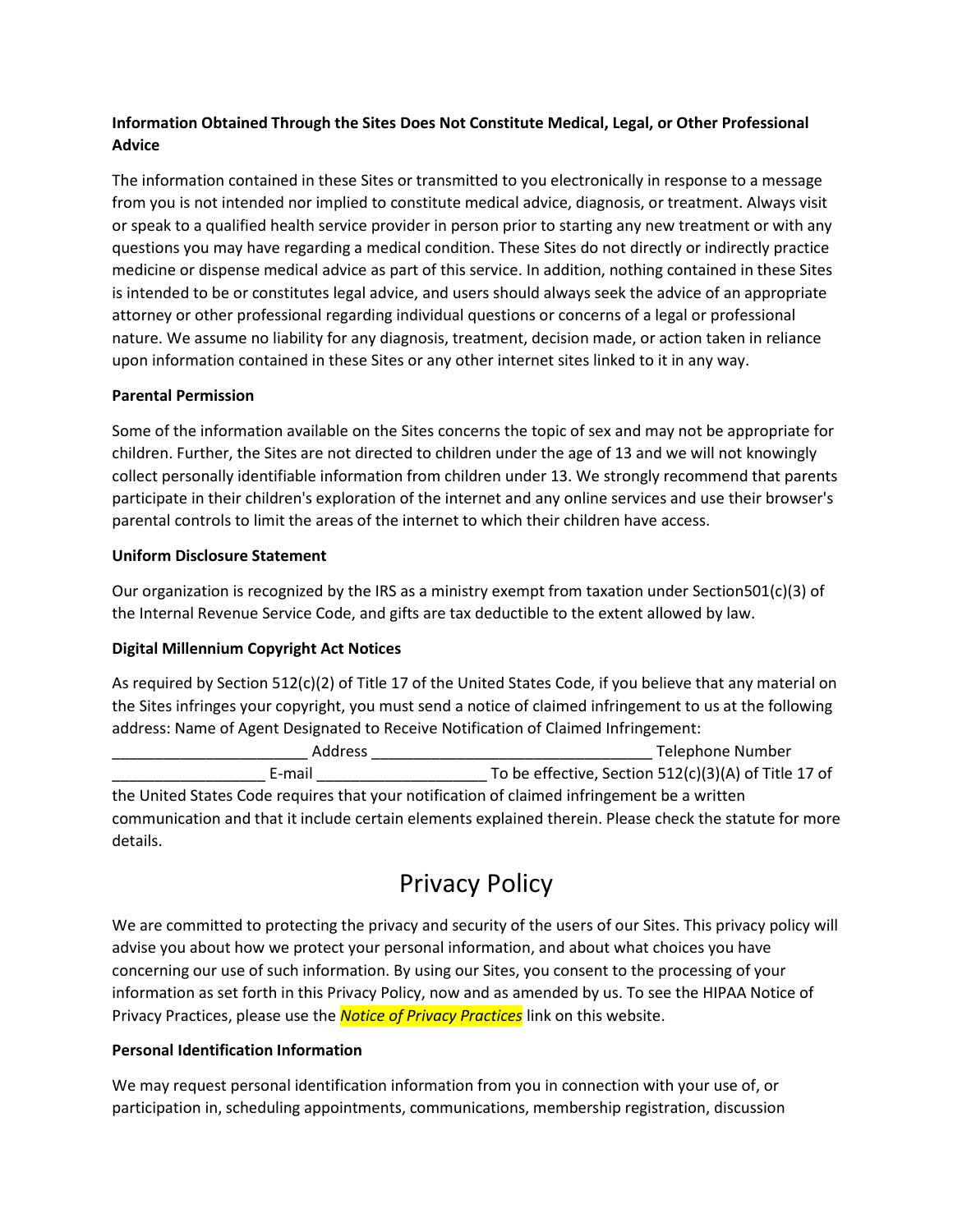groups, requests for information or suggestions, visitors' requests for free products or services or additional information (including via email to us), and in connection with other activities, services or resources we make available on any of our sites. In all these cases, we will collect personal identification information from you only if you voluntarily submit such information to us. We will never intentionally disclose any personal identification information about you as an individual user (such as, for example, your full name, street address, telephone number, or email address) to any third party without having received your permission. We do not sell or otherwise share your data with third parties. Though we make every effort to preserve user privacy, we may need to disclose personal information wherein we have a good-faith belief that such action is necessary to comply with a current judicial proceeding, a court order or legal process. We may share with others aggregated demographic information not linked to any personally identifiable.

## To Whom We Disclose Your Information

We may disclose the information we collect from or about you:

- to our affiliates;
- to service providers who work on our behalf;
- as required by law;
- when required to protect our rights or your safety or the safety of others, or to detect, prevent, or respond to misuse of our Sites.

In addition, we may share de-identified information, such as reports on user demographics and traffic patterns, with third parties, including researchers.

#### **Chat Rooms, Message Boards, and Public Forums**

Please keep in mind that whenever you voluntarily disclose personal information online – for example on message boards, through email, or in chat areas – that information can be collected and used by others. In short, by posting personal information online that is publicly accessible, you may receive unsolicited messages from other parties in return.

#### **Security**

These Sites take every precaution to protect users' information. When users submit sensitive information via the Sites, we take great effort to ensure their information is protected both online and offline. When our registration/donor/appointment/chat form asks users to enter sensitive information (such as credit card number), that information is encrypted and is protected with the best encryption software we are aware of in the industry – SSL.

While we use SSL encryption to protect sensitive information online, we also aggressively protect userinformation offline. Only ministry employees who need the information to perform a specific job (for example, our billing clerk or a customer service representative is granted access to personally identifiable information. Finally, the servers that store personally identifiable information are in a secure environment.